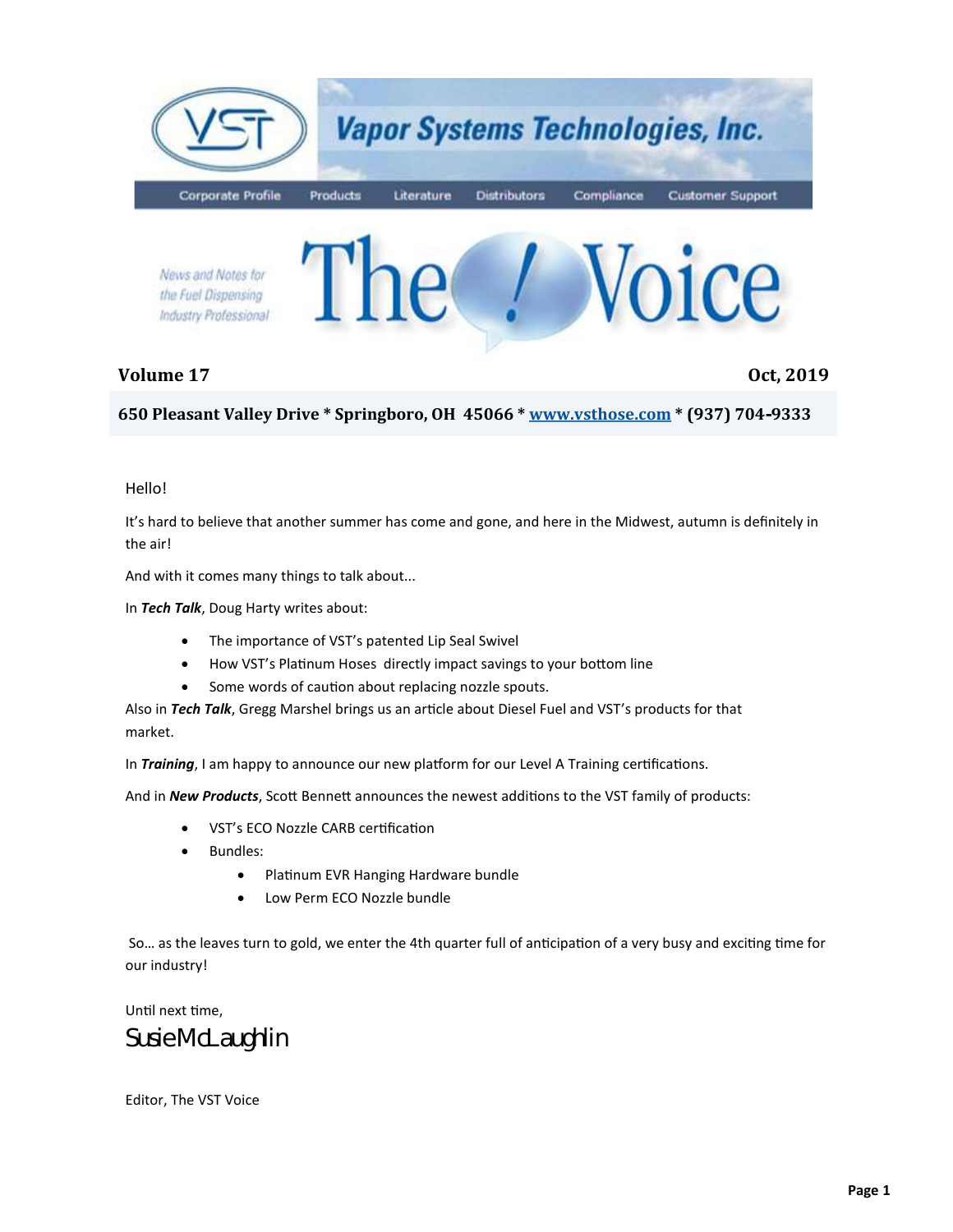

**Oct, 2019**

## Tech Talk

*BY DOUG HARTY: SENIOR APPLICATIONS ENGINEER: HARTY@VSTHOSE.COM*

### Swivels

#### *When is a Swivel not just a Swivel?*

When a swivel doesn't swivel, it soon becomes a big problem for you, your equipment, and your customer. And for the most part, the O-rings are to blame.

All competitor hoses use O-rings, and we all know that O-ring swivels simply do not last. In short order, they bind; they leak; or both.

#### *The patented VST Lip Seal Swivel is the solution!*

Why? Because it completely eliminates O-rings!

- The lip seal lasts and lasts for the entire life of the hose
- Users LOVE it easy swivel action
- Protect the hoses from torque damage
- Over 20 years of proven field performance

#### *How does it do it?*

The VST Lip Seal is backed by a steel spring:

- Spring tension automatically adjusts for fuel exposure, wear, and aging
- Maintains just the right amount of contact seal
- Allow easy swivel action over time

#### *What products?*

The VST Lip Seal is available in the following products:

- VSTaflex Conventional Curb Pump (all model series)
- ENVIRO-LOC™ 3/4" Low Perm Conventional Hose
- Ultra Vac Vapor Recovery Hose
- ENVIRO-LOC™ 3/4" Low Perm Vapor Assist Hose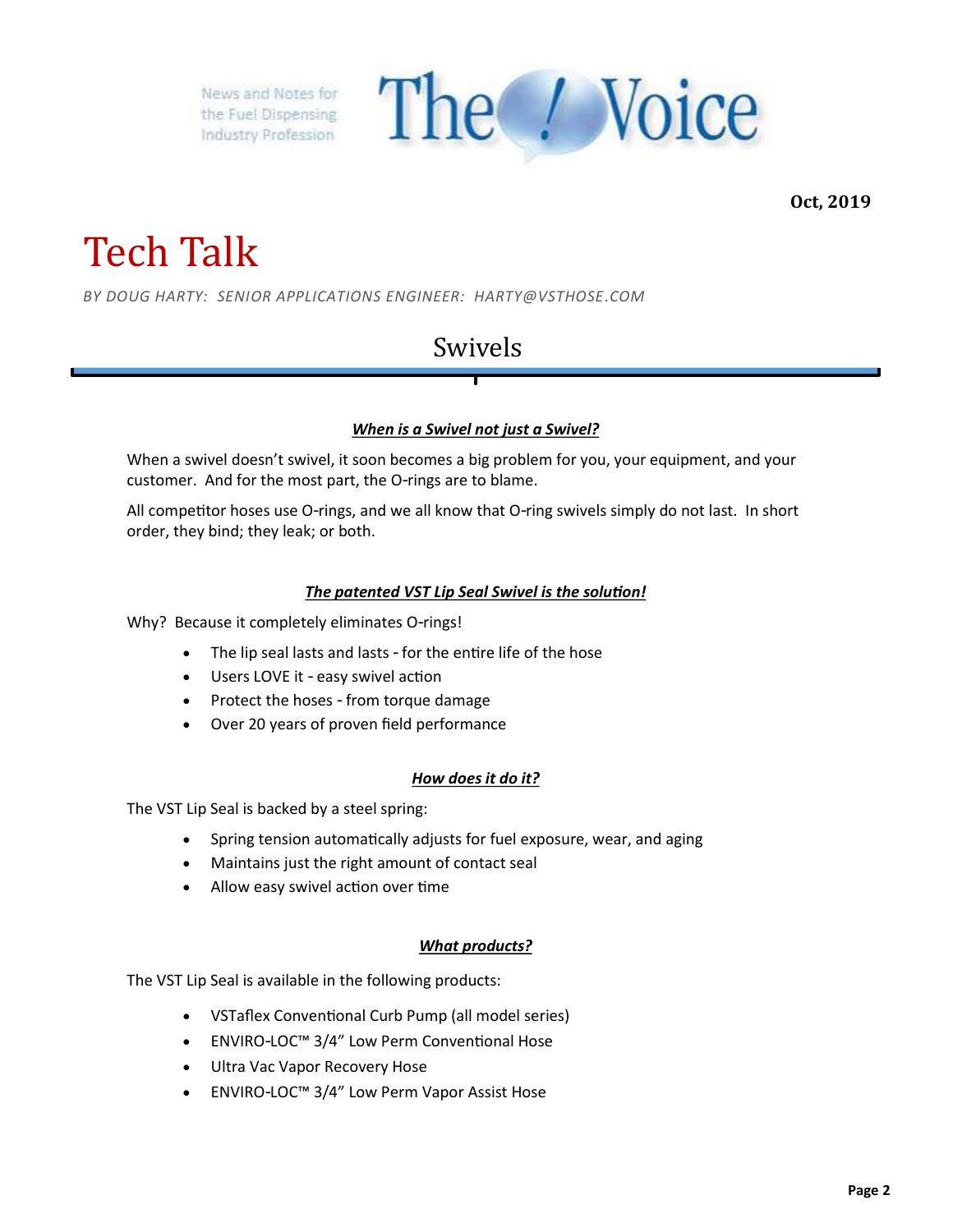The *! Voice* 

Tech Talk

**Oct, 2019**

*BY DOUG HARTY: SENIOR APPLICATIONS ENGINEER: HARTY@VSTHOSE.COM*

## Swivels

#### -continued-

#### *Service Station Hoses*

Hoses experience severe twisting and torqueing in day-to-day use. High-twisting torque leads to early hose failure.

The VST lip seal swivels prevent twisting torque, and the lip seals will last for the lifetime of the hose.

……...and because the hose doesn't get all twisted up, it's much easier for your customer to turn the nozzle into the vehicle or vessel fill neck.

#### *Long Hose Lengths - Marinas*

Marinas often use long hose lengths, and most often store those hoses on a hose reel. As a result, an enormous amount of twisting torque may be applied to the hose through the physical action of taking it off and on the reel, not to mention the leverage placed on the nozzle to reach inconvenient fuel necks.

Based on VST's long experience with marine situations, we highly recommend VST swivels on BOTH ends of the hose. Rigid fittings only make the hose difficult to use, and consequently, will drastically reduce the hose life.

**The elimination of after-market swivels reduces multiple potential leak-points and costs!**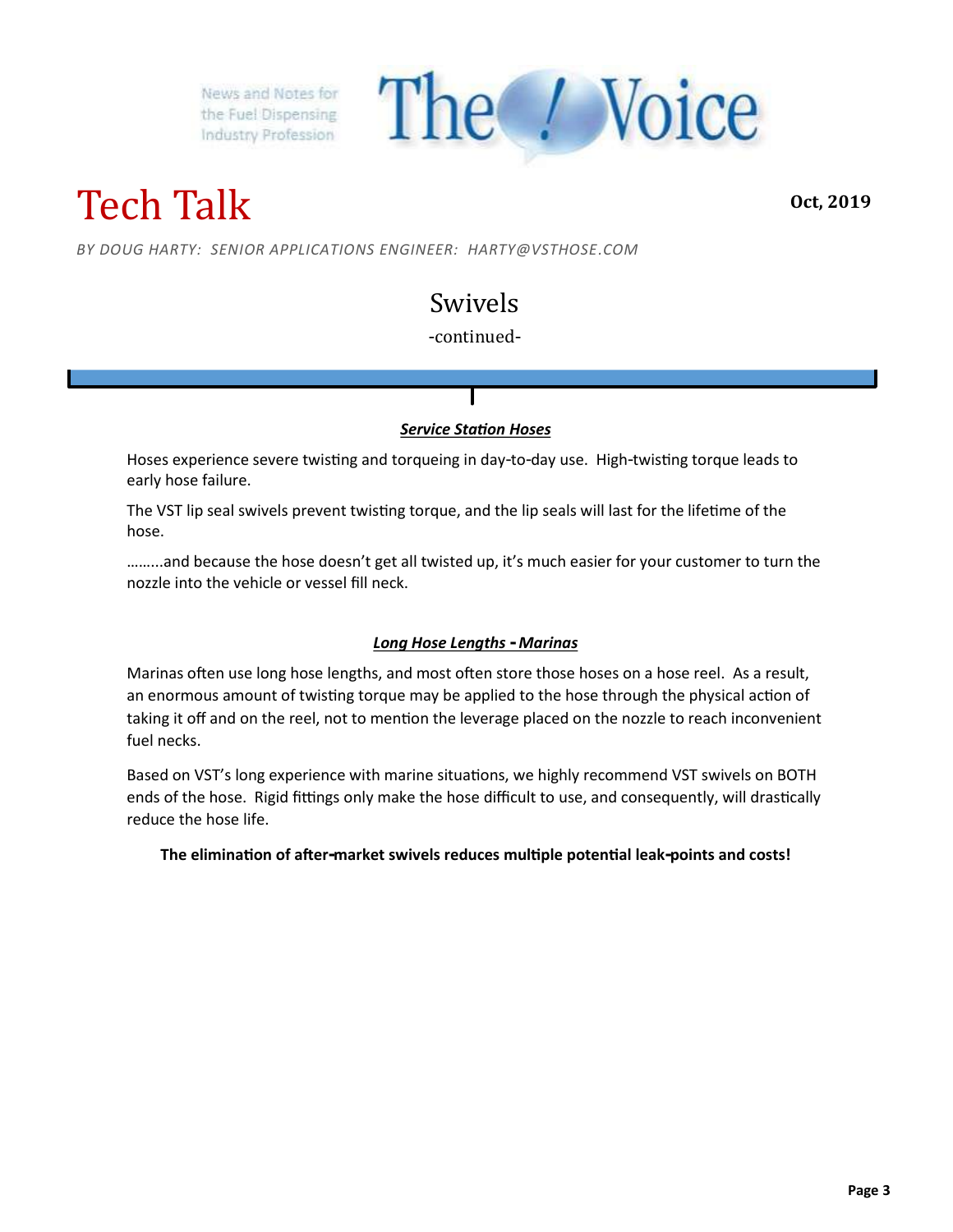

**Oct, 2019**

# Tech Talk

*BY DOUG HARTY: SENIOR APPLICATIONS ENGINEER: HARTY@VSTHOSE.COM*

## Platinum Hoses

#### *Eliminating Hose Stretch & Recoil*

Drive-offs - wrong-side fueling: both enemies to the health of a fuel hose, which directly impacts the dispenser meter.

VST Platinum hoses can help prevent drive-off caused meter blowout, and in the end, save you money.

- During a drive-off, most hoses will stretch (until the breakaway separates) and then recoil. These actions send high pressure through the product piping.
- This hydraulic pressure spike can cause dispenser meters to blow both gaskets and seals.
- The pictures below show how the hydraulic pressure-spike is created.
	- As the hose stretches out and springs back to its original size, fuel is forced back into the dispenser piping, causing a high pressure spike.
	- The dispenser meter usually takes the damage, suffering blown seals or cracks.





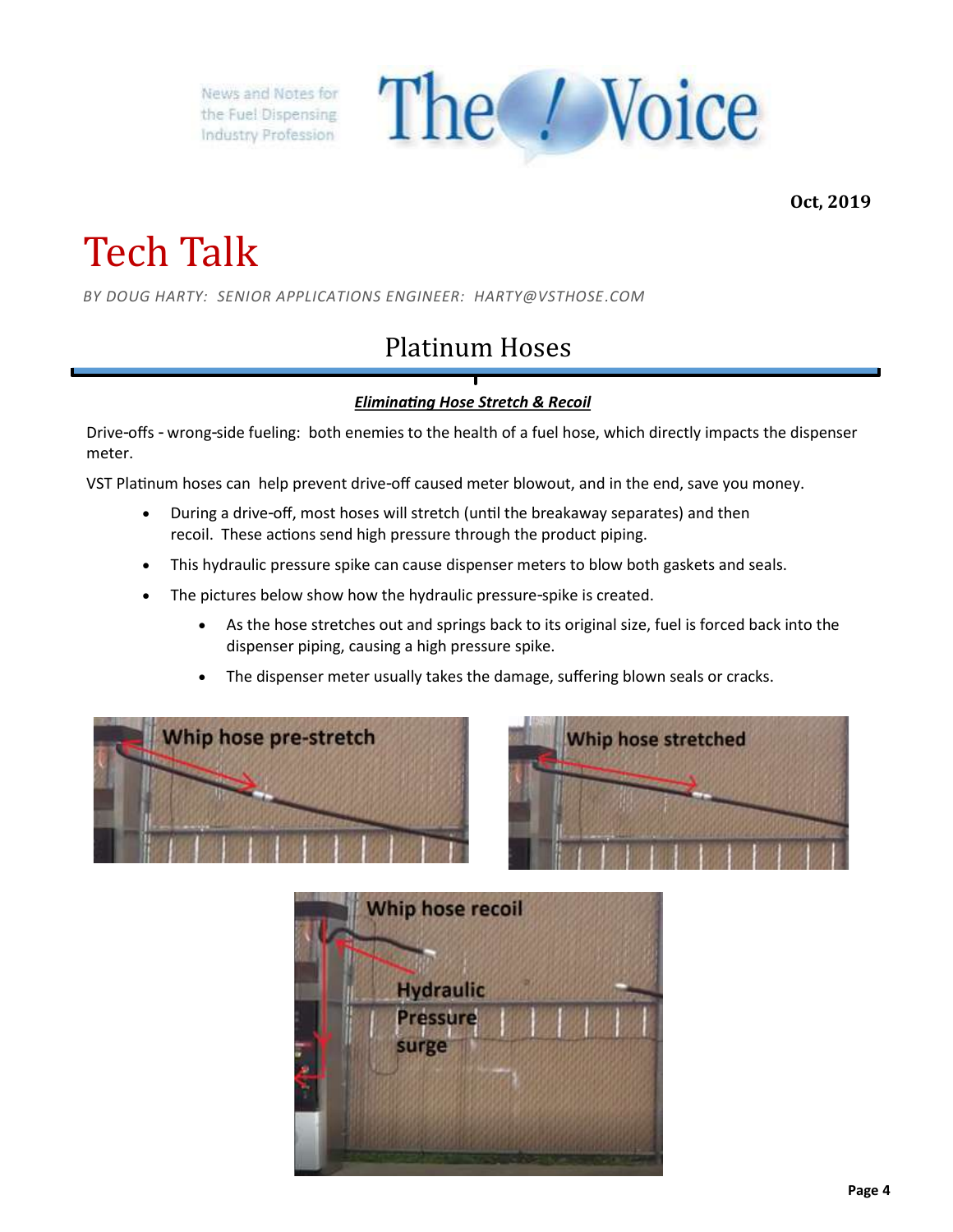

**Oct, 2019**

## Tech Talk

*BY DOUG HARTY: SENIOR APPLICATIONS ENGINEER: HARTY@VSTHOSE.COM*

### Platinum Hoses, continued

#### *VST Platinum Hose: Anti-Stretch Technology*

- The VST Platinum hose is the only CARB-approved hose with anti-stretch technology.
- Our hose cuffs are now shorter to allow for easy inspection by station owners and service technicians.
- Our VST Platinum hoses have a cable in the hose that provides added strength and durability that prevents the hose from stretching.
	- This cable makes drive-offs safer, and they can save dispenser meters from blowing out.
	- Compare these pictures to those on the previous page.
- Eliminating hose stretch protects your equipment and makes drive-offs far less dangerous.





Click here for video: [https://www.youtube.com/watch?v=syc](https://www.youtube.com/watch?v=syc-nYmtZDY&feature=youtu.be)[nYmtZDY&feature=youtu.be](https://www.youtube.com/watch?v=syc-nYmtZDY&feature=youtu.be)





Don't spend money replacing your meter when you don't have to!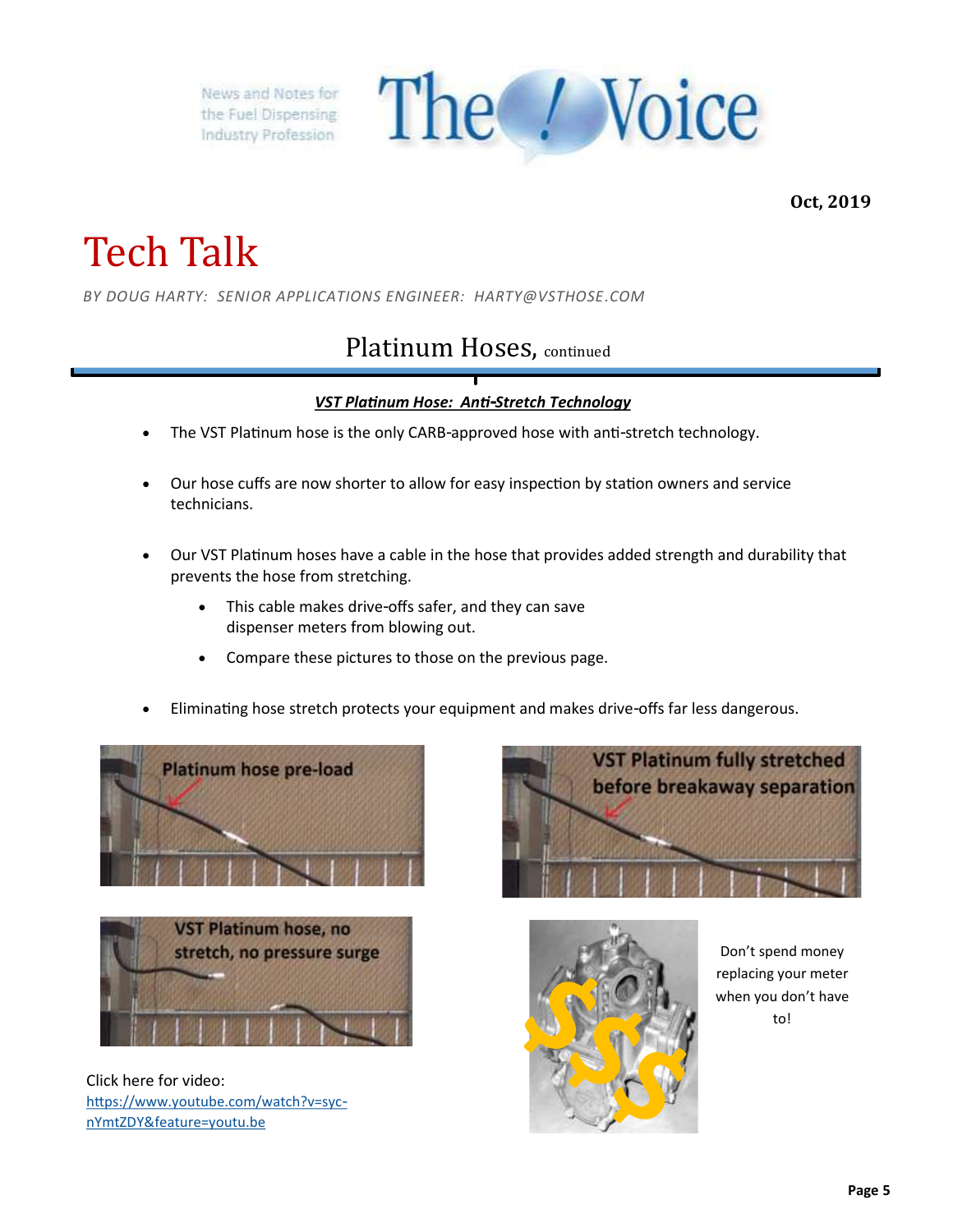

**Oct, 2019**

# Tech Talk

*BY DOUG HARTY: SENIOR APPLICATIONS ENGINEER: HARTY@VSTHOSE.COM*

## Nozzle Spout Replacement

#### *Some Words of Caution*

- When replacing a nozzle spout on any VST nozzle, remember to properly torque the spout nut to 34 foot-pounds.
- Overtightening the spout nut can cause it to crack.
- If you find a nozzle with a loose spout, inspect the nozzle spout where it mates with the nozzle body.
- Look for any cracks or damage to the groove and to the O-ring.
- VST recommends using our VST-SRT-200 (Nozzle Spout Nut Rachet Head) tool with proper torque for installation of spout assemblies.
- Take a look at some of examples of what can happen when you overtighten the spout nut.

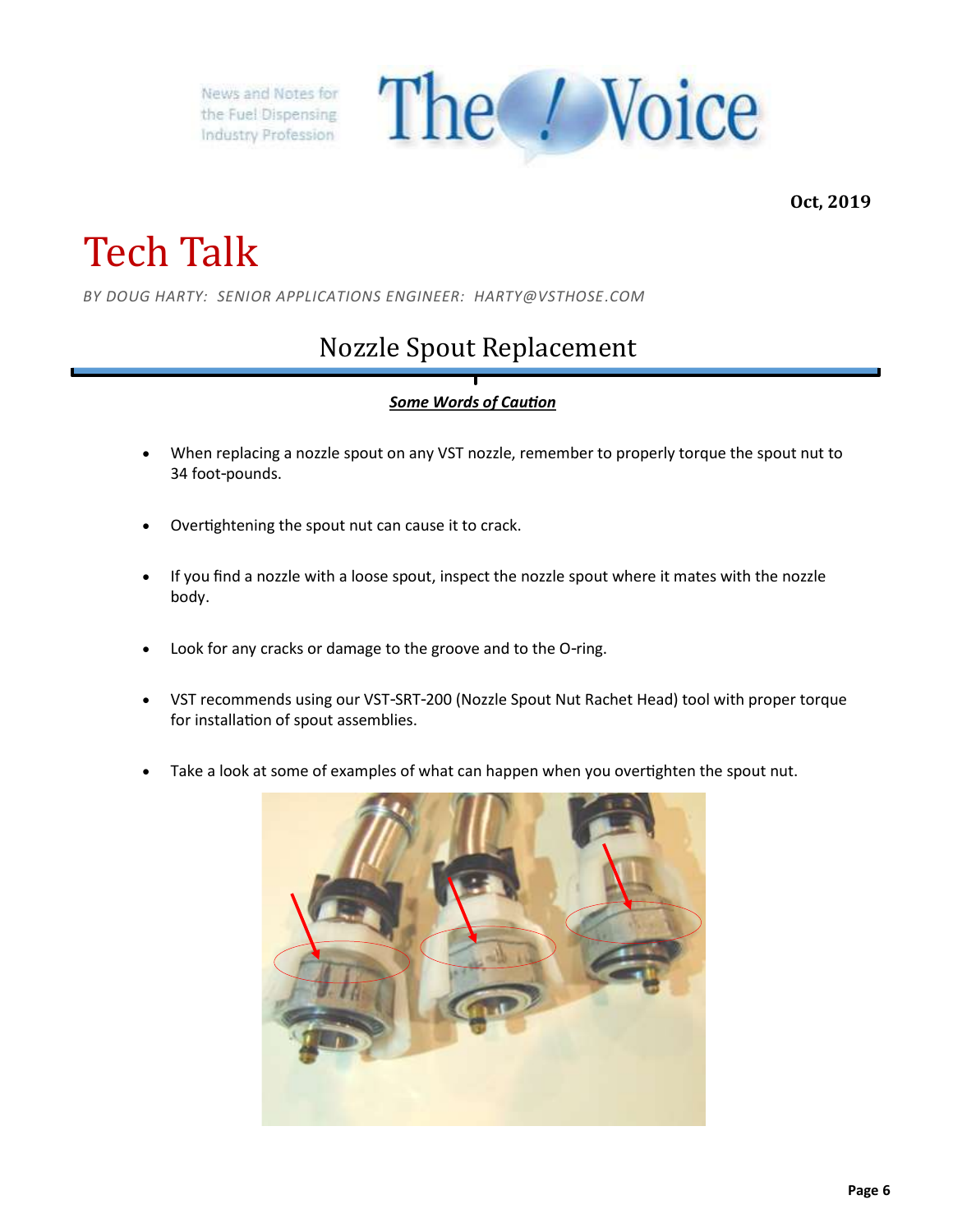

Tech Talk

**Oct, 2019**

*BY GREGG MARSHEL: DISTRICT MANAGER: MARSHEL@VSTHOSE.COM*

### Diesel

#### *Not your Dad's Dirty Engine Anymore*

Because newer diesel engines have shaken their bad rap of being "dirty" engines, more and more diesel vehicles are showing up on the road. Consequently, more and more gasoline dispensing facilities are carrying diesel, which in turn requires hanging hardware components that can deliver it.

There are three types of diesel to consider:

- (1) Standard on-road diesel
- (2) BioDiesel
- (3) Renewable Diesel.

#### **Standard On-Road Diesel**

- Standard On-Road Diesel is an oil-based product that has morphed into a Ultra Low Sulpher Diesel (ULSD).
- This current version brings a reduction in emission but at a greater cost of less efficiency, bacterial growth, and a high direct cost.
- Additionally, there can be water-related issues with equipment: corrosion being the primary one.
- Retail forecourt fueling equipment does not have any material related issues.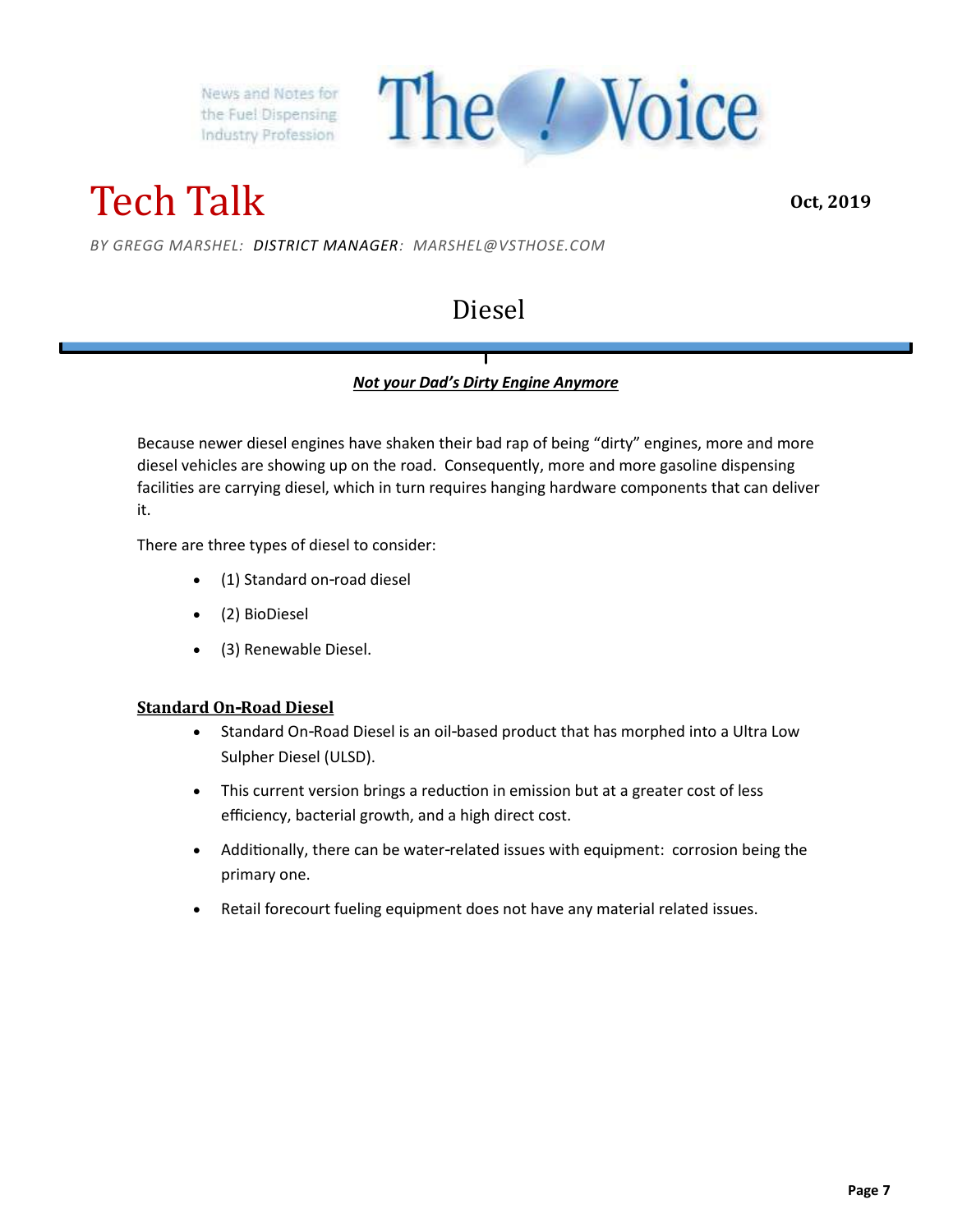Tech Talk

**Oct, 2019**

*BY GREGG MARSHEL: DISTRICT MANAGER: MARSHEL@VSTHOSE.COM*

### Diesel

The / Voice

#### Continued...

#### **BioDiesel**

- BioDiesel is the original "alternative Green fuel." It is organic in that it's sourced from animal fats, various seeds, and even algae.
- It is commonly blended with traditional Diesel B5 (5% bio/petro base), B10 (10% bio/ petro base), other higher blends, and pure B100 are around.
- Biodiesel is produced through a process that is very different than the process used for traditional rock oil.
	- The resulting product has both quality and performance issues; consequently, it is not a "drop in" replacement for traditional diesel.
- BioDiesel brings a mixed bag of issues: both good and bad.
	- The good is that there is a significant reduction in most pollution components.
	- The bad is the high cost to produce, less MPG efficiency, increased wear, and significant compatibility issues at higher blend rates.

#### **Renewable Diesel**

- Renewable Diesel is the new kid on the block and is also an "alternative Green fuel."
- It is derived from organic feedstock, but it is processed similarly to traditional diesel and results in a pure hydrocarbon base.
- There are no esters, no microbial growth, and truly is a "drop-in" replacement for standard diesel and it shows no compatibility issues with dispensers or hanging hardware.
- The downside is the cost to produce and reduced availability.

For more information, go to www.vsthose.com, or call 937-704-9333.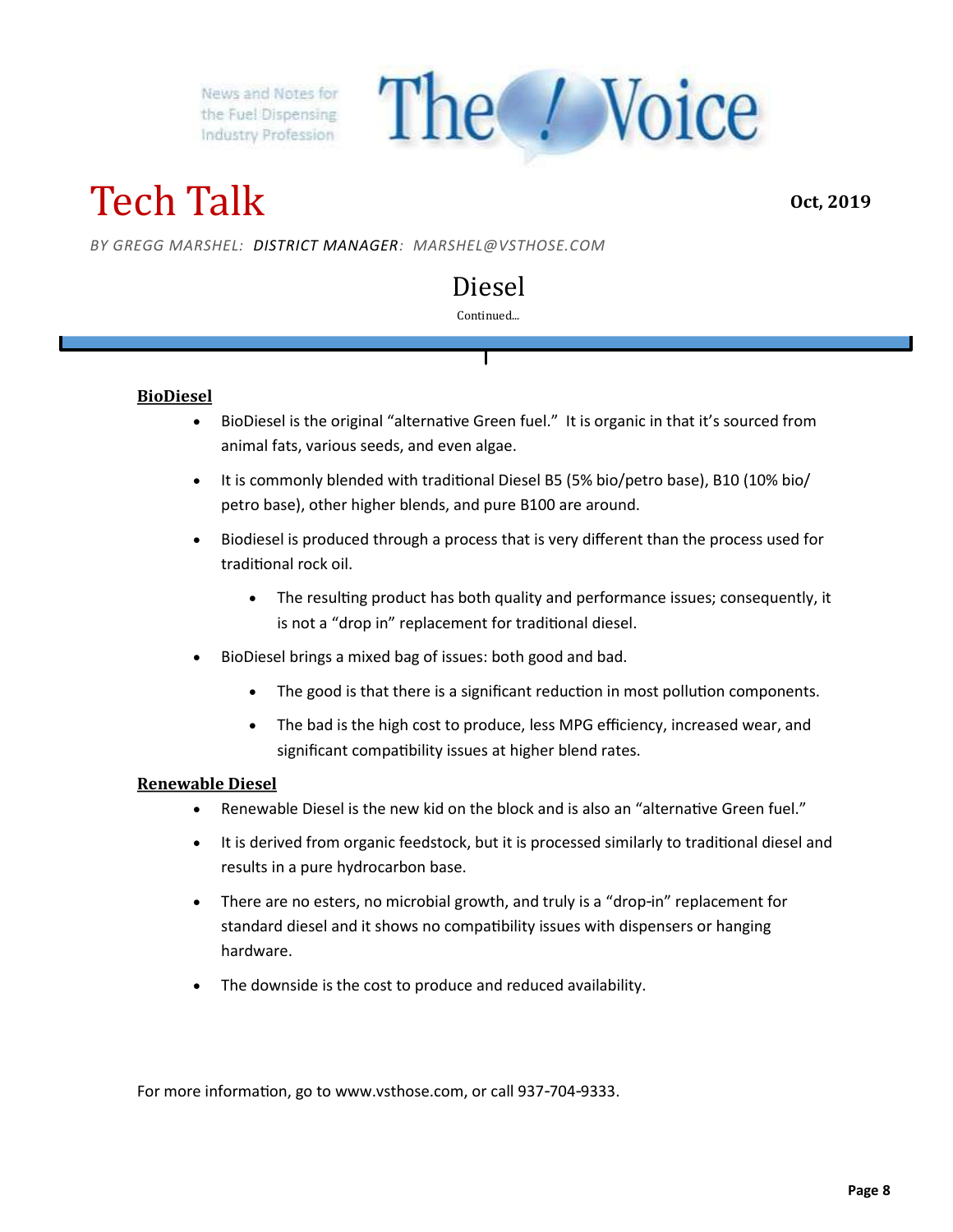

**Oct, 2019**

## VST Training

*BY SUSIE MCLAUGHLIN: MANAGER, TRAINING & CERTIFICATIONS: MCLAUGHLIN@VSTHOSE.COM*

#### **Level A Training - Get it Done!**

All contractors wishing to install, service, or troubleshoot VST's EVR hanging hardware are required to have a VST Level A certification.

VST offers this training online, in a self-paced format, and at no charge to afford contractors an efficient, no-cost way to keep themselves compliant with Air & Resources Board requirements.

Any contractor with an expiring Level A certification, can easily get a new Level A by going online and re-taking the training.

The Level A training certification is now on its new platform, so the training can even be done from your phone!

#### **Level B/C Certification Extensions**

If you have previously held a VST Level B or Level C certification, you are eligible for an extension on both levels by sending in the appropriate paperwork. Just scan and email the paperwork below to me, Susie McLaughlin: **mclaughlin@vsthose.com**

To get a Level B or a Level B/C extension:

- 1. Provide VST with a copy of your Level A certificate generated from the online training.
- 2. Provide VST with current Veeder-Root certs:
	- To renew a Level B: Provide VR Tank Monitoring certificate
	- For renew a Level C: Provide VR Vapor Products certificate

#### **VST Training Videos**

And on a final note… all VST training videos are available on the VST website.

Here is the link:

<http://vsthose.com/training-education/>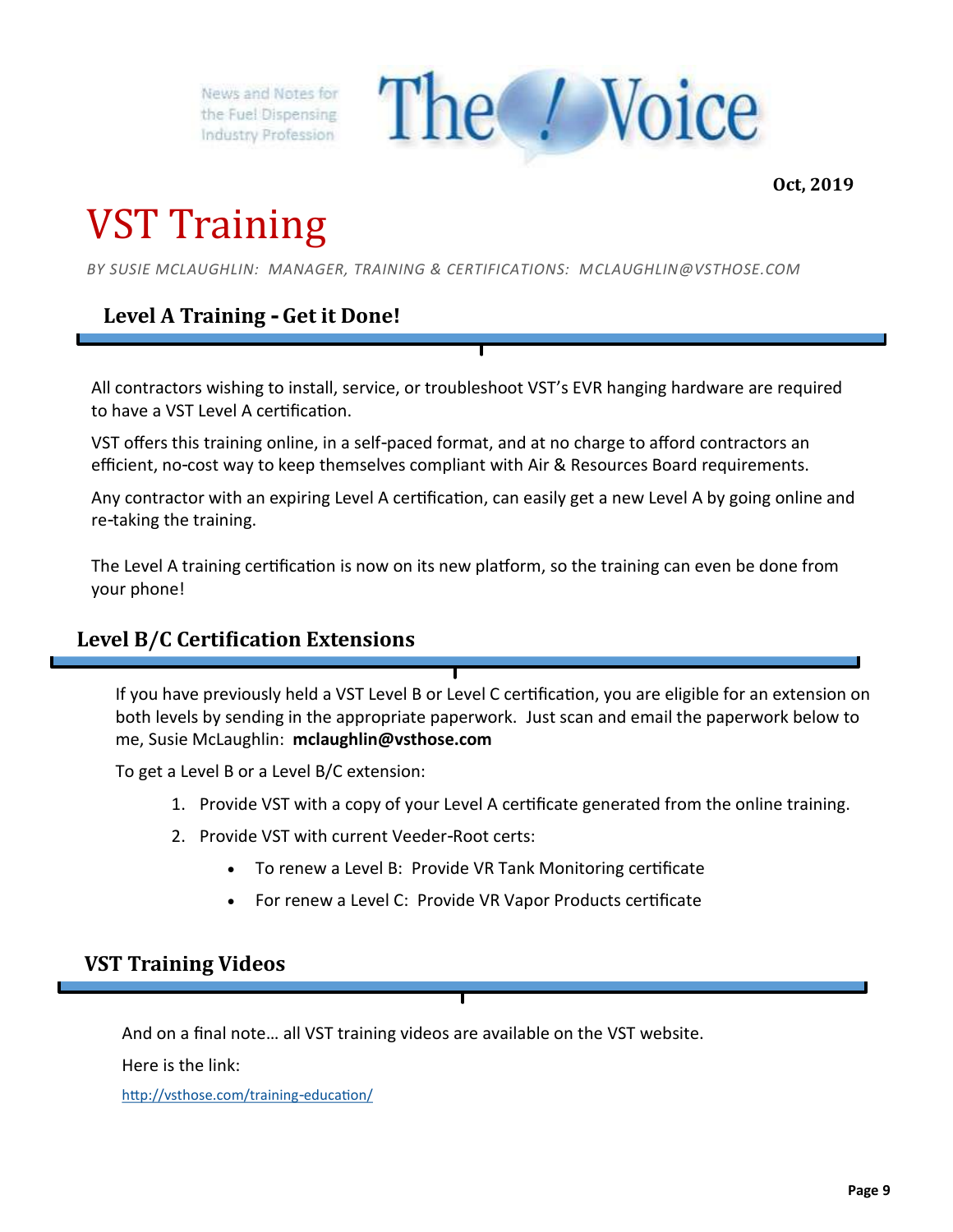

**Oct, 2019**

## New Products

*BY SCOTT BENNETT: EXECUTIVE VICE PRESIDENT: BENNETT@VSTHOSE.COM*

### **ECO Nozzle Certification**

#### *Certification!*

VST's UL 2586 Listed ENVIRO-LOC™ ECO Dripless / Spitless Conventional Gas Nozzle has been California Air Resources Board (CARB) certified under Executive Order NVR-1-E.

This patented dripless and safety interlock design:

- Exceeds CARB standards for drip, spillage and liquid retention
- Offers fewer fuel drips
- Allows for a cleaner forecourt
- Improves customer satisfaction
- Self-policing feature: the nozzle is designed to not dispense if an interlock return spring were to break.

The lightweight, easy-to-use nozzle also offers a lower cost of ownership for station owners:

- Easy front-end replacement kits
- Long service life
- Core return program
- Rebuild program

With the addition of this CARB certification, VST now has a complete hanging hardware solution that meets the California and New Jersey regulated applications which require Low Permeation hoses and an ECO nozzle.

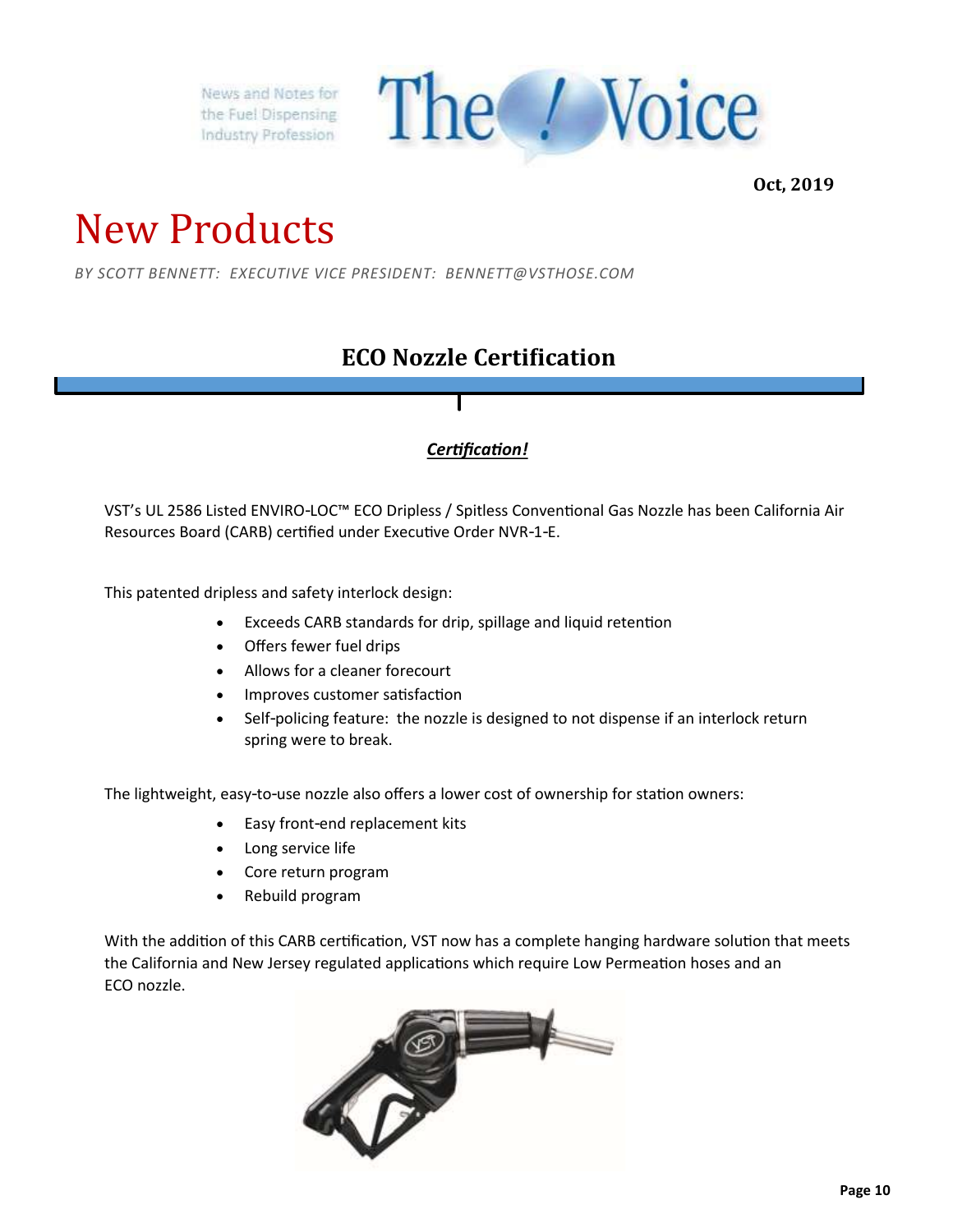

**Oct, 2019**

## New Products

*BY SCOTT BENNETT: EXECUTIVE VICE PRESIDENT: BENNETT@VSTHOSE.COM*

### **Platinum EVR Hanging Hardware Bundle -and-Low Perm ECO Nozzle Bundle**

With our industry moving at a fevered pitch, reducing installation time at a site is critical for contractors and service providers struggling to find and train enough labor to get the job done.

VST has listened to the market place and is introducing the Platinum EVR Hanging Hardware bundle and the Low Perm Conventional Hanging Hardware bundle, both of which come pre-assembled, and are basically "plug and play" thereby reducing installation time.

#### **Platinum EVR Hanging Hardware bundle**

Preassembled bundle in one box. Includes:

- EVR Platinum Whip Hose
- EVR Reattachable Breakaway
- EVR Platinum Primary Hose
- EVR G2 Nozzle

#### To install:

- Open the box
- Install the whip hose in the outlet casting

#### Platinum Hoses:

- Premier hoses in the industry
- Reduces maintenance cost
- Provides risk management of site equipment during a drive-off and of potential injury to customers

EVR G2 Nozzles:

Patented interlock that reduces fuel drips and the risk of dispensing gasoline if the nozzle is pulled out of the vehicle fuel neck.